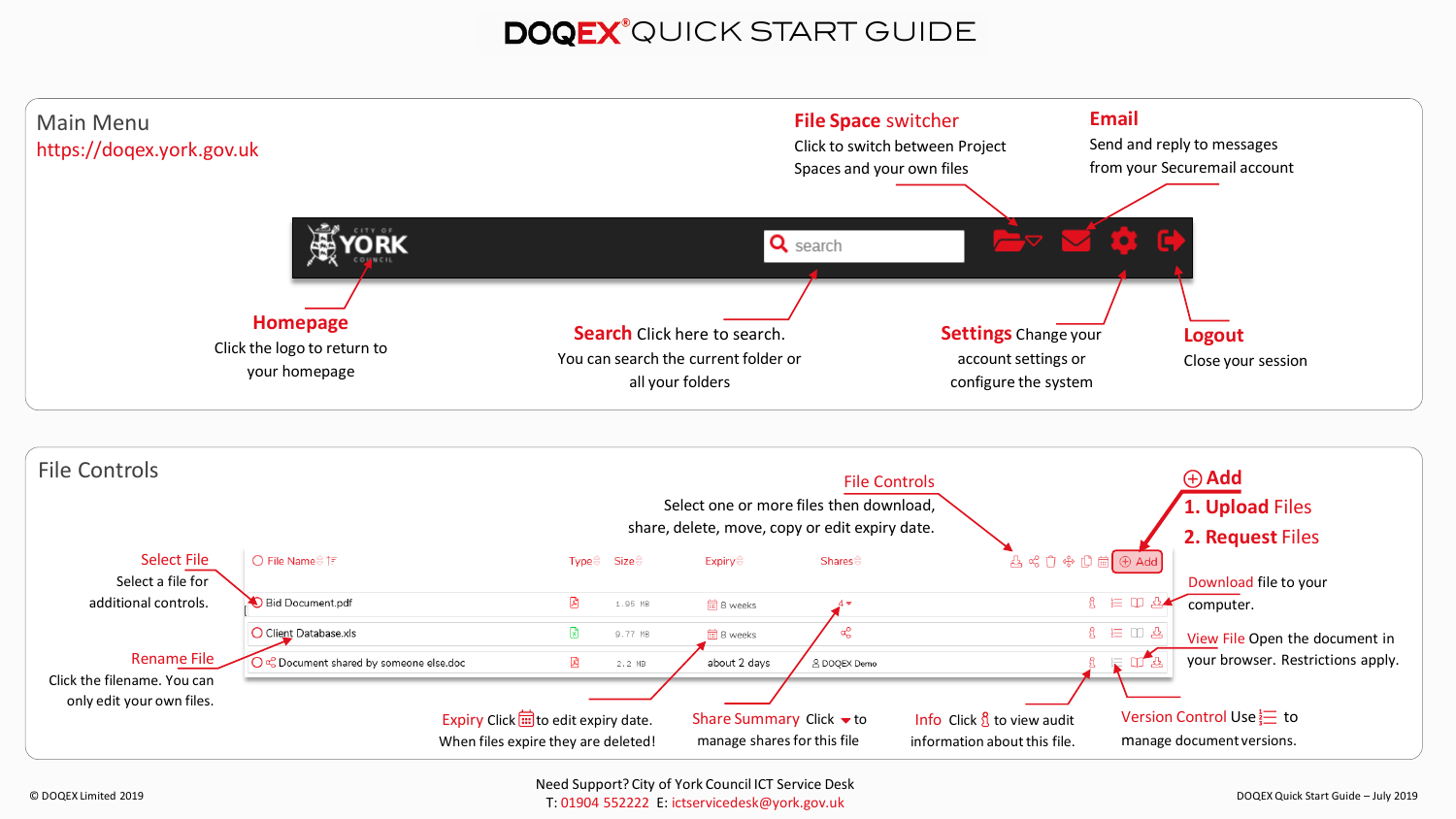## DOQEX<sup>®</sup>QUICK START GUIDE

### Sharing Files and Folders





### Managing Shares

Click the arrow or number to open the share management screen.



Shown here by email address. Private shares are accessed by Access Rights Click  $\frac{1}{\cdots}$  to change the expiry date. Change the number of downloads



shares.

Create additional